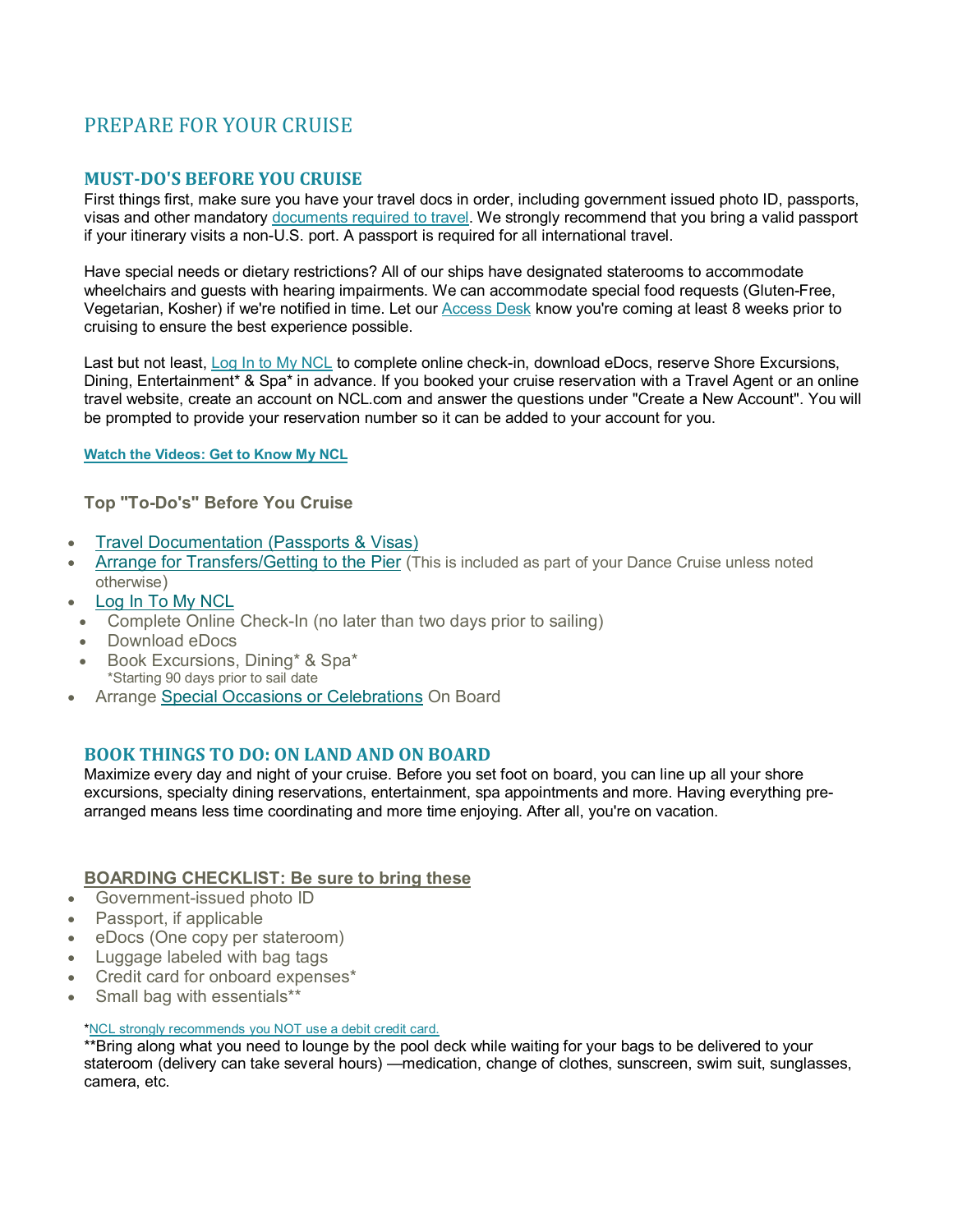## **PACKING FOR THE JOURNEY**

### **WHAT TO WEAR**

On Norwegian, you can pretty much wear what you want to wear, when you want to wear it. Go cruise casual or get all-decked out and look your best — it's totally your call. That's the freedom of Freestyle Cruising.

#### *DRESS FOR THE DESTINATION*

Whether your destination is warm and sunny or crisp and cool, packing layers will your best bet. Also think about the shore excursions you'll be taking and pack accordingly, including comfy walking shoes. For kids and adults it's good to pack a pair of closed toe shoes for active shore excursions and sports activities on board. And be sure to pack a sweater — the air conditioning can be chilly.

#### *DRESS FOR THE EVENT*

Our newest event, Norwegian's Night Out, is the perfect opportunity to get dressed up for an evening of cocktails, fine dining and great entertainment. You may also want to pack an all-white ensemble for our iconic White Hot Party.

#### *CRUISE CASUAL*

Dress cruise casual anytime during the day, in the buffet and in most specialty restaurants. For women, it includes summer and casual dresses, skirts, regular or capri pants, shorts, jeans and tops. Khakis, jeans, shorts and casual shirts are fine for men.

#### *SMART CASUAL*

Dress smart casual in our more formal dining room or in our more upscale specialty restaurants. For women, it includes slacks or jeans, dresses, skirts and tops. For men, it's jeans or slacks with a collared shirt and closedtoed shoes.

### *A FEW DINING CONSIDERATIONS*

Kids 12 and under are welcome to wear nice shorts in all our restaurants. However, tank tops for men, flip flops, baseball caps, visors and jeans that are overly faded with holes or tears and worn below the hips are not permitted in main dining rooms or specialty restaurants.

#### *LAUNDRY/DRY CLEANING*

For your convenience, we offer laundry and dry-cleaning services. Express, same-day service is also available. Just complete the order form in your stateroom and your stateroom steward will pick up your laundry and return it to you clean and folded.

#### **PERSONAL ITEMS**

Be sure to pack your medications or any medical equipment you may need to use. Also, since your suitcases are collected the night before you leave the ship to return home, remember to set aside any need-to-have items.



#### *ELECTRONICS*

Remember all of your tech stuff:

- **Tablets**
- **Chargers**
- **Cameras**
- Spare memory cards
- **Batteries**
- Power converters

#### *FORGET SOMETHING?*

We've got you covered! We have items including toiletries, books, clothes, baby needs and more all available for purchase on board.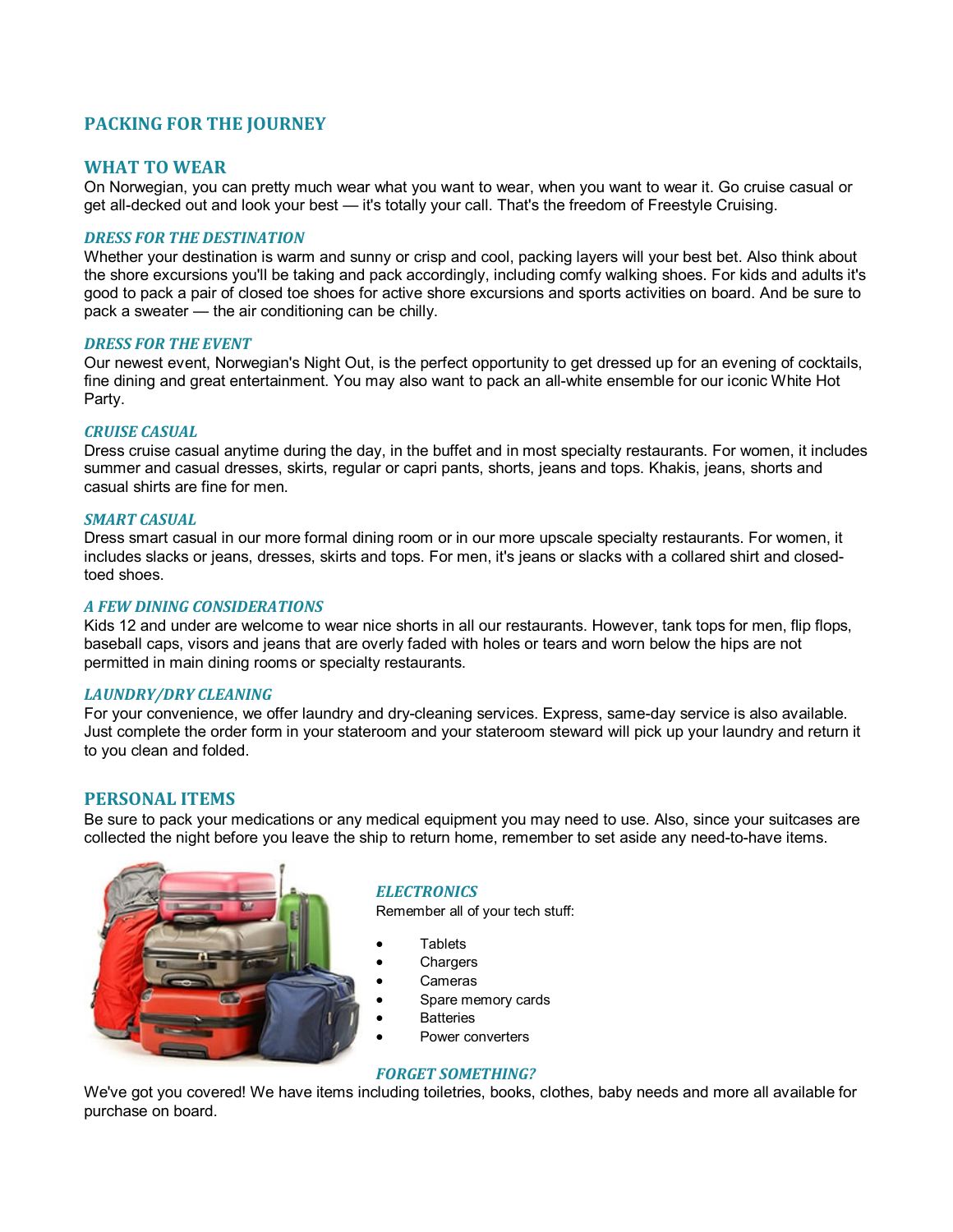### **WHAT TO LEAVE AT HOME**

Guests are not [allowed](https://www.ncl.com/faq#what-to-bring) to bring on board alcoholic beverages (except for wine & champagne which is subject to a [corkage](https://www.ncl.com/faq#alcohol-consumption) fee), firearms, weapons of any kind, ammunition, explosive substances or any goods of a dangerous nature, nor animals of any kind, except service or guide animals.

#### *WINE & CHAMPAGNE*

Guests may bring bottles of wine and champagne on board; however these bottles are subject to [a corkage](https://www.ncl.com/faq#alcohol-consumption) fee. Consider one of our beverage packages, which offer real value compared to purchasing your drinks separately. Log In to My [NCL](https://www.ncl.com/login) and go to Gifts & More to purchase in advance.

### **ORGANIZE YOUR LUGGAGE**

Each guest is allowed **two** pieces of checked luggage with a 50-pound maximum each, same as airlines. Luggage should be clearly labeled with your name, address and contact number. Luggage tags will be provided to print on the last page of your eDocs.

#### *BRING A SMALL OVERNIGHT BAG*

Since suitcases are collected the last night of your cruise, don't forget a small overnight bag for carrying any necessary medication, valuables, important documents and need-to-have items.

### **WHAT'S INCLUDED IN YOUR CRUISE FARE**

With so much that's [included,](https://www.ncl.com/faq/cruise-fare-includes) Norwegian offers a wide range of extras which help make your vacation all the more amazing.

#### *IN YOUR STATEROOM*

All staterooms feature a TV, safe, hair dryer and bath products as well as a mini-bar, which are pay upon consumption. Room service is available from 5 am to midnight (subject to convenience charge), and all stateroom-to-stateroom calls are free.

Guests in The Haven Suites can enjoy exclusive access to The Haven Courtyard, Restaurant & Lounge, 24-hour butler service, priority restaurant reservations, Bliss Collection bedding and much more.

Guests staying in Studios have access to the Studio Lounge.

#### *POOLSIDE & SPORTS ACTIVITIES*

Enjoy complimentary beach towel service as you lounge poolside, go for a swim or relax in a hot tub. Or take part in any number of onboard sports activities, even work up a sweat in the fitness center, featuring all the latest equipment.

#### *DINING & ENTERTAINMENT*

You'll find complimentary dining throughout the ship, including two main dining rooms, a buffet, coffee bar and more. Select ships feature a third main dining room, 24-hour dining venue, outdoor buffet, and a pool bar and grill.

Let us entertain you with stand-up comedy, live bands, poolside games and activities, piano players — it's all included. Once you get to your stateroom, check your "Freestyle Daily," which highlights the next day's happenings: port highlights, entertainment, events and activities, and all the rest.

For a nominal fee per person, enjoy award-winning entertainment on board Norwegian Epic and Norwegian Breakaway that combines Broadway style entertainment with dinner. Discover shows like Cirque Dreams & Dinner Jungle Fantasy or the hilarious "Presumed Murdered" mystery lunch performed by The Second City.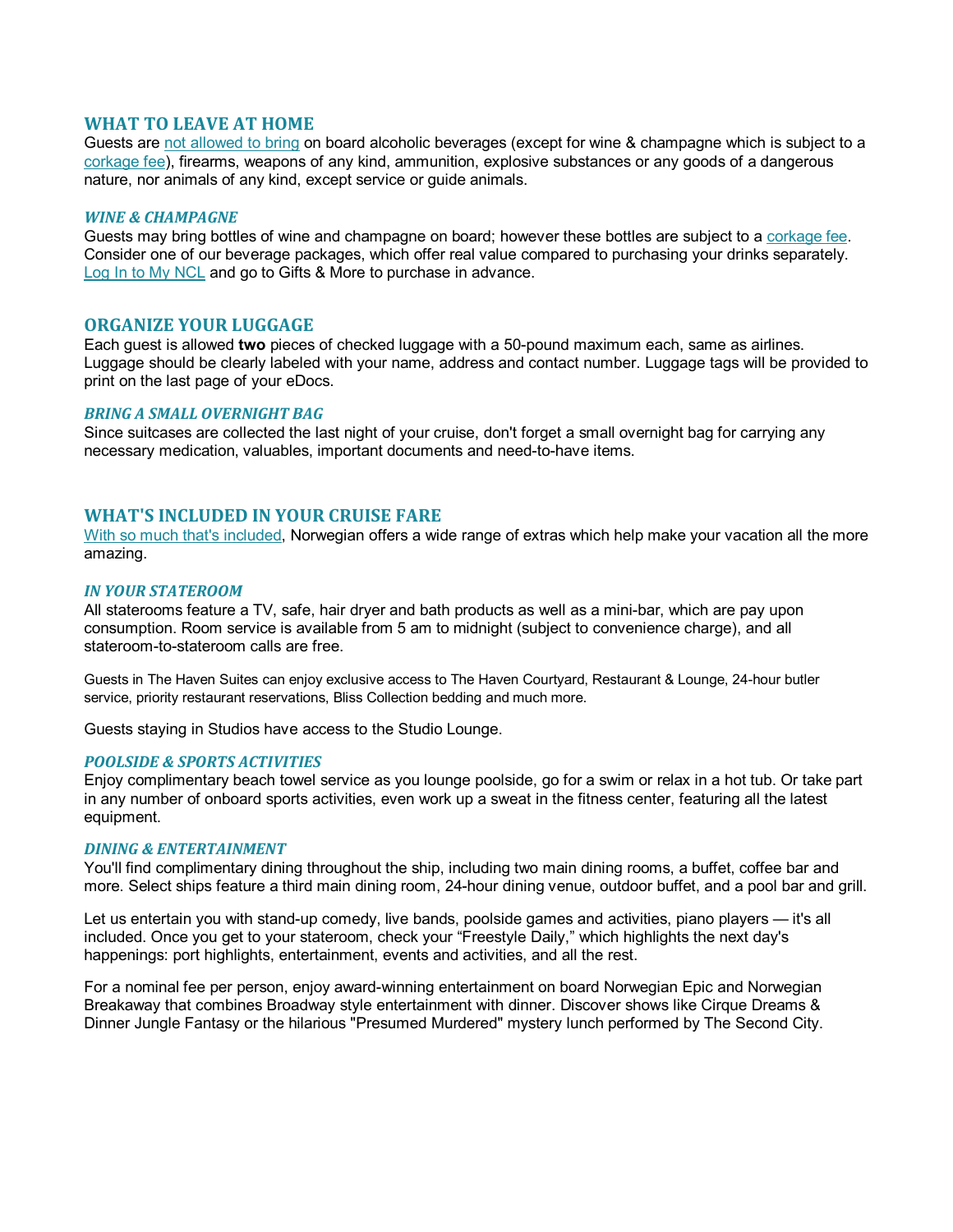## **CONSIDER BRINGING THESE ITEMS ON YOUR CRUISE**

Use this cruise packing list as a starter and modify it for your personal tastes. You may not need everything on this list, but all are items worth considering. While you are traveling, it is not as easy to find some items that you may need. Some items may be available on the cruise ship or in ports of call; however, many items will not be available or come at a high cost. Don't overpack.

## Travel Documents, Wallet Items, and Paperwork Packing List

|  |  |  |  |  | $\Box$ Airline tickets or e-ticket confirmation |  |
|--|--|--|--|--|-------------------------------------------------|--|
|--|--|--|--|--|-------------------------------------------------|--|

- Cruise documents
- Passports and visas (if necessary) or other proof of citizenship
- $\Box$  Vaccination certificate (if required)
- $\Box$  Driver's license and auto insurance card in case you decide to rent a car when ashore
- $\Box$  Medical insurance cards and medical history (especially if traveling alone)
- $\Box$  Copy of prescriptions and list of all medicines you are taking
- Another government-issued picture ID (e.g. driver's license*)*
- Credit cards *(be sure to call credit card companies before traveling to alert them you are traveling outside your normal area*)
- ATM card *(be sure to call your bank to notify them you are traveling)*
- Pre-paid phone card or SIM card for mobile phone *(these can also be purchased at your destination)*
- Cash *(some in small bills for tipping or buying low priced souvenirs)*
- $\Box$  Copies of airline tickets, cruise tickets, passports/visas, itinerary: Pack one copy in your carry-on, one copy in your checked luggage, and leave one copy with someone at home. Alternatively, you can scan the documents and email an electronic copy to yourself so that you can access them from any computer terminal.
- Contact numbers to report lost/stolen credit cards or traveler's checks
- Emergency numbers at home
- Wallet purse
- Watch

## Reading Material and Necessities Packing List

- Glasses, contacts, contact cleaner
- Sunglasses
- Reading sunglasses
- $\overline{\hspace{0.1cm}}$  Guidebooks and other port of call information
- $\Box$  Maps if going off the beaten path
- Reading material *(books to read while on the plane or lounging by the pool; if you pack an electronic book, don't forget the charger)*
- Journal or notebook and pen/pencil *(for making notes to tell your friends back home about your experiences)*
- Business cards with email address to give out to new cruise friends
- Home and email addresses of friends/relatives back home *(for sending postcards, emails, or gifts)*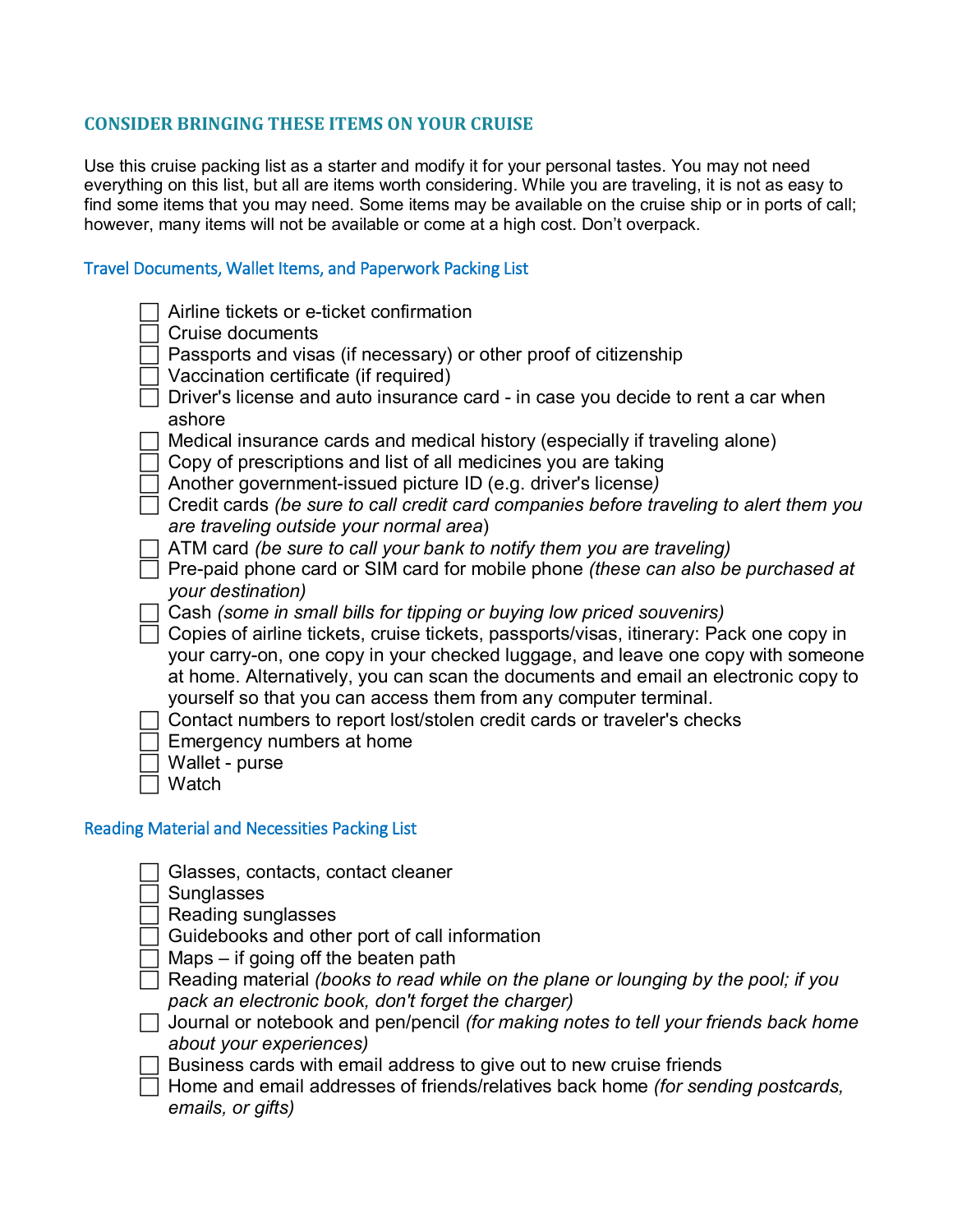## Electronics and Camera Equipment Packing List

 Plug adapter and converter *(most electronic items like cameras, computers, and ebooks do not need a converter, but if in doubt prepare)*

 $\Box$  Mobile phone and charger

 $\Box$  Tablet or e-book and charger

Laptop computer

Binoculars

Underwater camera *(for snorkeling or beach days)*

Camera/Digital camera and manual

 $\Box$  Extra memory cards for digital camera

- Batteries for digital camera Battery charger
- $\Box$  Extension cord/power strip with multiple plug-ins without surge protection maybe with USB charging ports
- iPod or mp3 player *(for listening on the airplane, walking on deck or on a treadmill)*
- Small travel alarm clock *(battery operated)*
- Small flashlight *(good to use at night so as not to have to turn on light to use restroom, etc)*
- $\Box$  Nightlight

## Medicine Kit Packing List

- Prescription drugs and any other essential medications in carry-on bag *(copy of prescriptions or proof of prescriptions. If possible keep prescriptions in original containers)*
	- Earplugs or "ear planes" and sleep mask
- Small first aid kit *(band-aids, Q-tips, vaseline, Dramamine, antibiotic cream, bandages, anti-diarrhea medication, cortisone cream, aspirin/Tylenol/Advil, moleskin, etc.)*
- *SeaBands*

Germicidal hand cleaner *(hand sanitizer)*

- $\Box$  Handi-wipes (for cleaning hands when ashore)
- $\sqcap$  Hand lotion
- Rubbing alcohol or foot lotion for soothing tired, hot feet
- $\Box$  Bug spray (not for your cabin on the ship, but for those pesky mosquitoes and "nonos" ashore)
- $\Box$  Sunscreen/sunblock and lip sunblock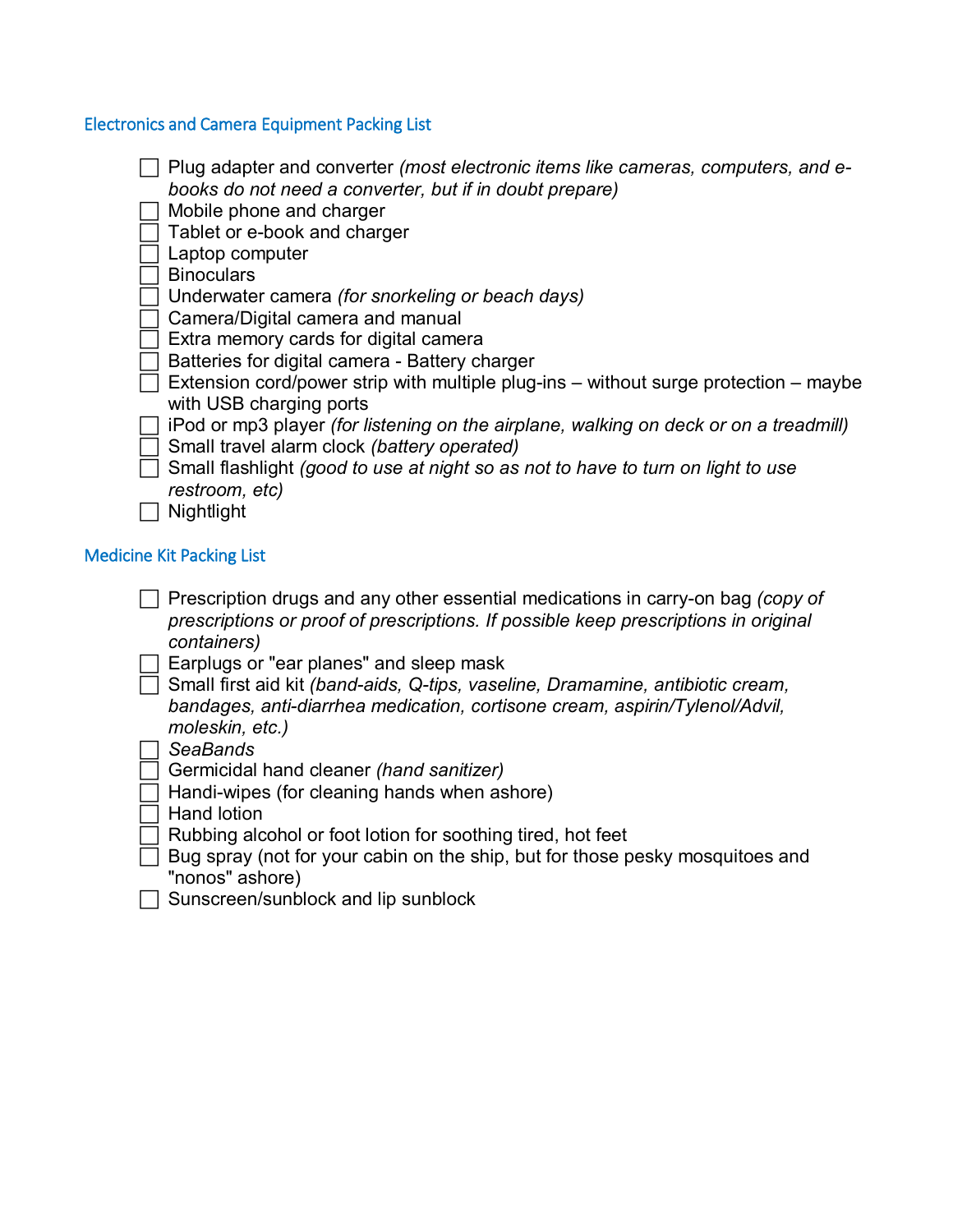# Other "Necessities or not" Packing List

| Duct tape or strapping tape                                                                |
|--------------------------------------------------------------------------------------------|
| Extra plastic cable-lock ties for securing luggage for the return trip (better than locks, |
| but one-time use only)                                                                     |
| Extra luggage name tags (in case yours are lost on the outbound trip)                      |
| $\Box$ Zip type plastic (Ziploc) bags of all sizes and garbage/laundry bags (use for wet   |
| swimwear, mobile phones and other items to keep dry while at the pool or beach)            |
| $\Box$ Corkscrew or Swiss Army knife or something similar with screwdriver head, etc. (be  |
| sure to put in checked luggage)                                                            |
| Small umbrella                                                                             |
| Collapsible travel pillow for those long airplane flights                                  |
| Crazy glue                                                                                 |
| Playing cards                                                                              |
| Magnets or magnetic hooks (cabin walls/doors are metal and offer a way to hold             |
| notes etc.)                                                                                |
| Sticky notes (Post it Notes - use to leave a note to yourself, roommate or cabin           |
| steward)                                                                                   |
| Highlighter – Pen (use to identify items you wish to do aboard the ship)                   |
| Sports gear (e.g., snorkeling gear)                                                        |
| Shoehorn (for getting those shoes back on your swollen feet)                               |
| Sewing kit and scissors (pack in checked luggage)                                          |
| Travel-sized detergent                                                                     |
| Stain removal pen (Tide pen)                                                               |
| Clothespins - Beach towel clips                                                            |
| Empty folding tote bag (for souvenirs or while at the pool or the beach)                   |
| Hats/caps/visors                                                                           |
| Money Belt (helpful to have one large enough to hold passport during ports of call)        |
| Insulated large coffee mug or water bottle                                                 |
| Light windbreaker jacket or sweater (nights can cool off while out at sea)                 |
| Raincoat or poncho with hood <i>(it is the tropics and prone to rain while in port)</i>    |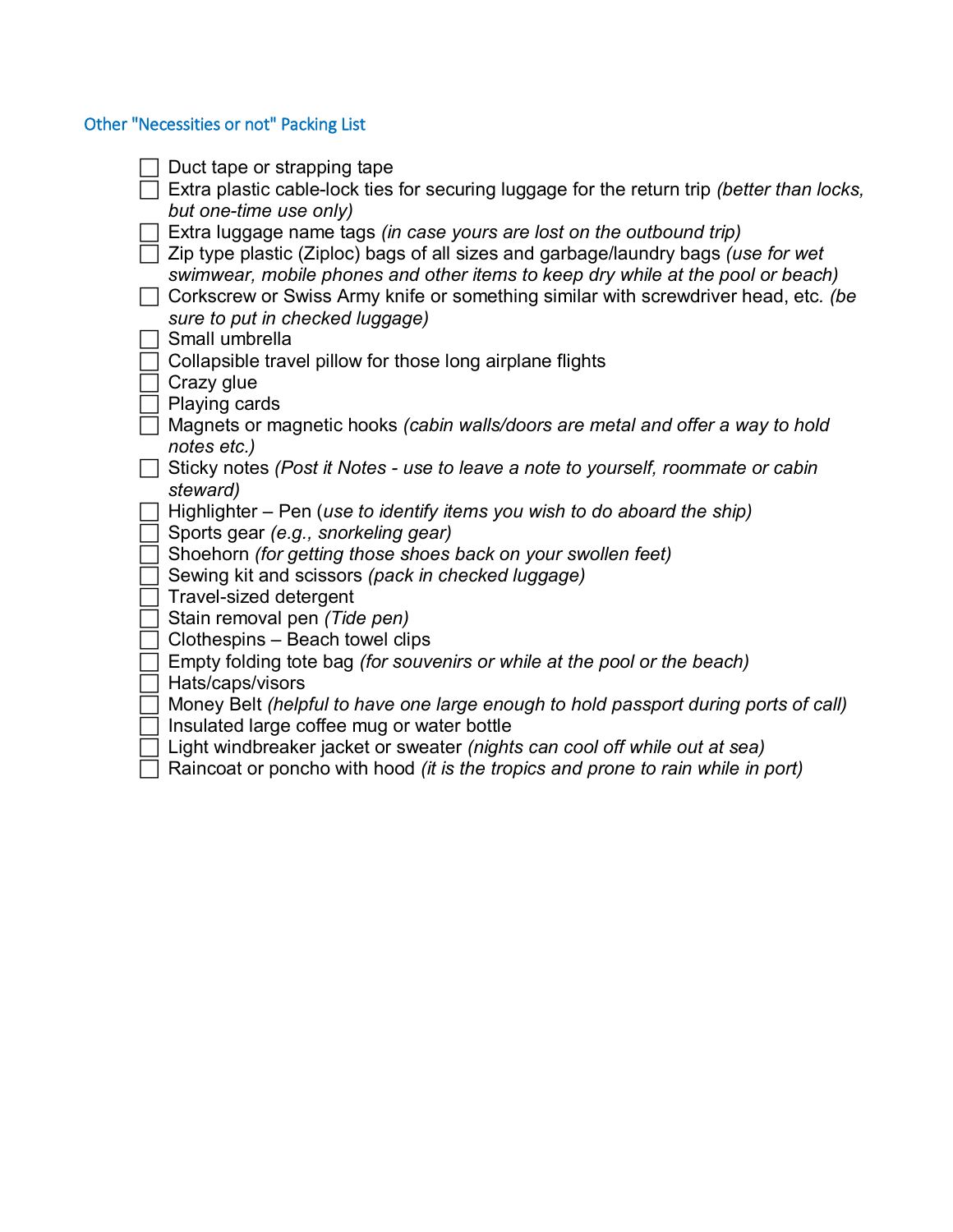## Women's Cruise Clothing Packing List

- Bras (include strapless if needed for evening wear)
- Panties
- Lingerie/nightgown/pajamas/robe
- Compression stockings *(for airplane flight to prevent swollen ankles)*
- $\Box$  Exercise/walking socks
- $\Box$  Workout clothes
- Trouser socks or pantyhose
- Camisole/slip
- $\sqsupset$  Belts
- $\sqsupset$  Scarves
- Gloves and stocking cap *(if expect cold weather)*
- $\Box$  Walking shoes
- $\Box$  Dance shoes
- $\Box$  Walking sandals
- Rubber sandals for reef walking and beach
- $\Box$  Evening shoes
- $\Box$  Costume jewelry and extra watch
- $\Box$  Swimsuit Swimsuit cover-up/pareo/sarong
- $\Box$  Dress/outfit for informal nights on ship
- $\Box$  Dress/outfit for formal nights on ship
- $\Box$  Dress/outfit for casual nights on ship
- Shorts
- Tops of all types (sleeveless, short-sleeved, long-sleeved)
- $\sqsupset$  Capri pants
- Slacks

## Women's Sundries and Miscellaneous

- $\Box$  Comb/brush
- $\Box$  Hair gel Hairspray (non-aerosol)
- □ Shampoo Conditioner
- $\Box$  Shower cap
- $\Box$  Bar soap in plastic container
- $\Box$  Deodorant
- $\Box$  Toothbrush Toothpaste
- $\Box$  Dental floss
- $\Box$  Mouthwash
- $\Box$  Tweezers
- $\Box$  Make-up and make-up bag Make-up mirror
- $\Box$  Make-up remover Cleanser
- $\Box$  Moisturizer and freshener
- $\Box$  Nail polish and remover
- Nail clippers and file *(be sure to pack in checked luggage)*
- $\Box$  Razor and shaving cream